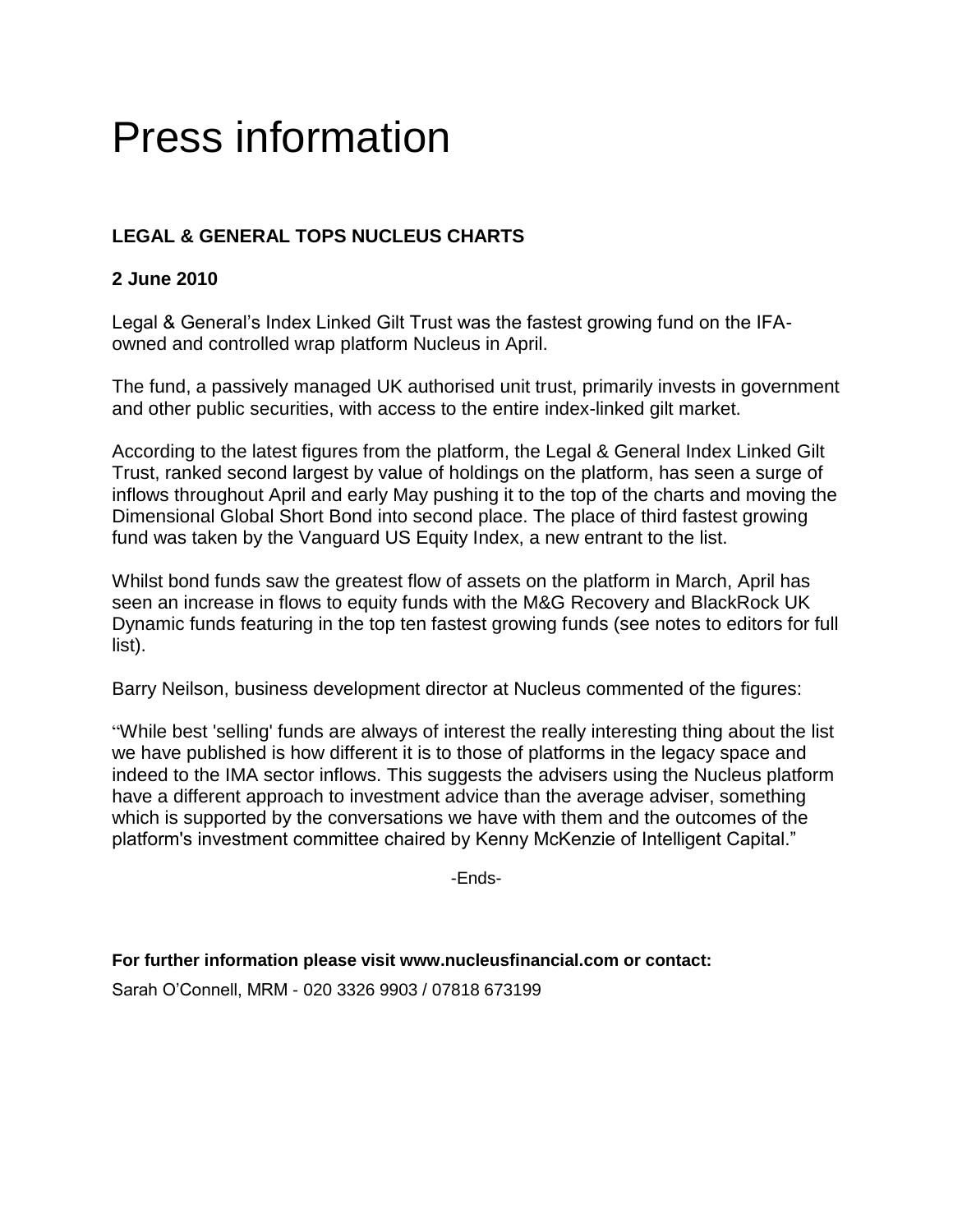#### **Notes to editors:**

Top 10 fastest growing funds between 23 March 2010 and 07 May 2010

| Rank | Fund                                          | Rank by Value |    |
|------|-----------------------------------------------|---------------|----|
|      | Legal & General Index Linked Gilt Index Trust |               |    |
| 2    | Dimensional GLOBAL SHORT BOND                 |               |    |
| 3    | Vanguard US Equity Index                      | 51            |    |
|      | <b>IFDS Frontier MAP Balanced</b>             |               | 13 |
| 5    | <b>IFDS Prism Capital Growth Fund A Acc</b>   |               | 12 |
| 6    | <b>M&amp;G Recovery</b>                       |               |    |
|      | Royal London UK Government Bond Trust         |               | 11 |
| 8    | M&G Property Portfolio Class A Inc            |               | 26 |
| 9    | <b>Blackrock UK Dynamic</b>                   |               | 16 |
| 10   | Newton Income NAV                             | 21            |    |

Top 10 funds by value of holdings as at 07 May 2010

| Rank | Fund                                          | Rank @ 23 March |
|------|-----------------------------------------------|-----------------|
|      | Dimensional GLOBAL SHORT BOND                 |                 |
|      | Legal & General Index Linked Gilt Index Trust |                 |
| 3    | M&G Strategic Corporate Bond                  |                 |
|      | <b>M&amp;G Recovery</b>                       |                 |
|      | <b>IFDS Prism Cautious Growth Fund A Acc</b>  |                 |
| 6    | Invesco Perpetual Corporate Bond              |                 |
|      | Invesco Perpetual High Income                 |                 |
| 8    | Dimensional UK CORE EQUITY                    |                 |
| 9    | <b>EEA Life Settlements Fund</b>              |                 |
| 10   | <b>Invesco Perpetual Income</b>               |                 |

### **About Nucleus**

Nucleus Financial Group is an online wrap based business platform.

Nucleus was founded in 2006 by a number of high quality IFAs who shared a commitment to create a market where advisors have the infrastructure and desire to place the client centre stage.

Since foundation Nucleus has established itself as a major force for change in the market. It is now a community of IFA businesses who through ownership and control of the business process seek to create a better customer experience.

The management team is led by David Ferguson chief executive, and offers extensive experience across all areas of the UK retail financial services market.

The company was rewarded for its ground-breaking approach at the Scottish Financial Enterprise (SFE) Innovators Awards held in Edinburgh on 29 November 2007.